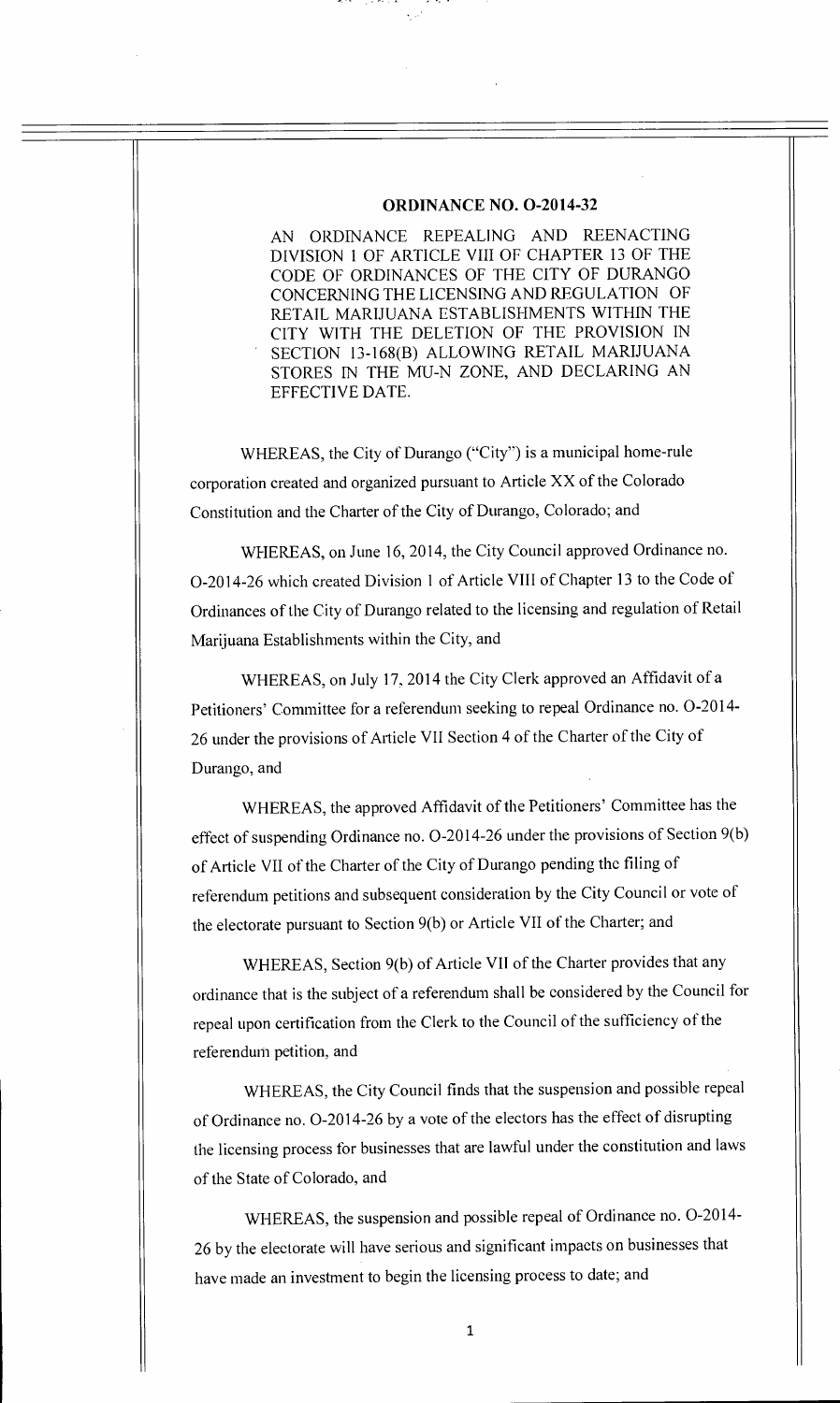WHEREAS, the City wishes to consider the repeal of Ordinance 0-2014- 26 at this time prior to the filing of the citizens' petitions for referendum, thereby satisfying the requirement in the Charter for Council review of the Ordinance proposed for repeal by the Citizens' referendum; and

WHEREAS, the City Council desires to provide for a predictable environment which will allow the licensing process for Retail Marijuana Establishments to proceed pending the resolution of certain issues regarding Retail Marijuana Stores in the MU-N Zone, and

WHEREAS, the City Council desires to reenact all of the provision of Ordinance no. 0-2014-26, except for the provisions that allow Retail Marijuana Stores in the MU-N Zone; and

WHEREAS, the City Council desires to consider whether to allow Retail Marijuana Stores in all or portions of the MU-N Zone by separate Ordinance; and

WHEREAS, it is the desire of the City Council that these actions by Council will allow for a more focused citizens' referendum process on the issue of whether Retail Marijuana Stores should be allowed in all or portions of the MU-N Zone while leaving the remainder of the Retail Marijuana Establishment licensing and regulation process in force during any future referendum process; and

WHEREAS, the City Council desires to recognize and continue to process any existing land use or license applications for Retail Marijuana Stores that have been filed prior to the date of this Ordinance;

#### NOW, THEREFORE, THE CITY OF DURANGO HEREBY ORDAINS:

**Section 1:** The Code of Ordinances of the City of Durango. Colorado is hereby amended by the repeal of Division 1 of Article VIII to Chapter 13 of the Code in its entirety.

**Section 2:** The Code of Ordinances of the City of Durango. Colorado is hereby amended by the re-adoption and addition of Division **l** of Article VIII of Chapter 13 to read in its entirety as follows:

# ARTICLE **VIII.** MARIJUANA LICENSES Division 1. Retail Marijuana Establishments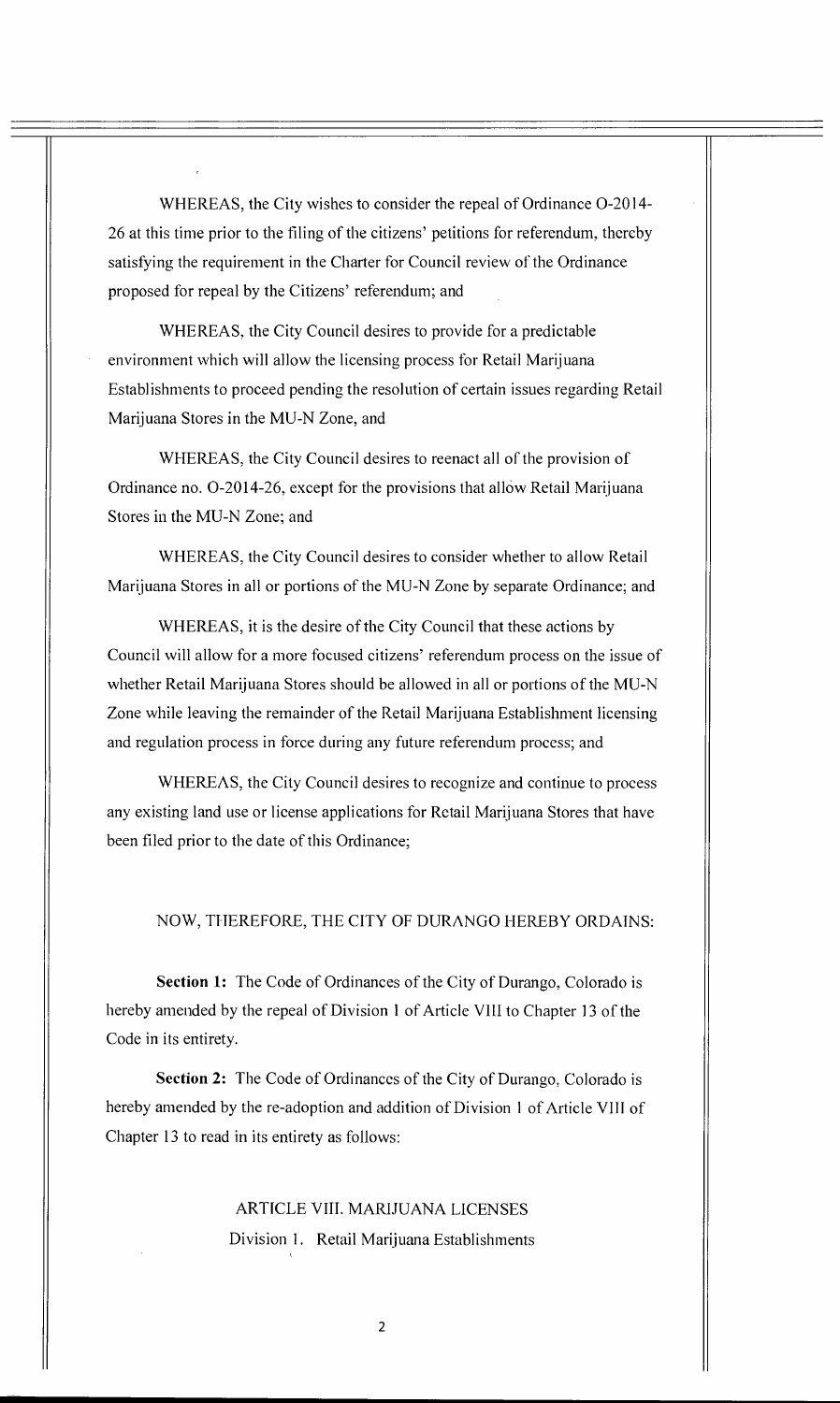#### **Sec. 13-160. Legislative intent and purpose.**

- (a) *Legislative intent:* The City Council intends to regulate the use, acquisition, production and distribution of recreational marijuana in a manner consistent with Article XVIII, Section 16 of the Colorado Constitution (the "Recreational Marijuana Amendment", also known as Amendment 64) and in accordance with the Colorado Retail Marijuana Code and Regulations adopted by the State of Colorado thereunder.
	- (1) House Bill 13-1317, signed by the Governor on May 28, 2013, enacts C.R.S. Tile 12 Article 43.4 (the "Colorado Retail Marijuana Code"), which imposes statewide regulations pertaining to the cultivation, manufacture, distribution and sale of Retail Marijuana and the licensing of Retail Marijuana Establishments. This legislation provides for local licensing, however, the state law is not intended to, and does not, address the local impacts of marijuana operations, making it appropriate for local regulations of marijuana operations.
	- (2) Use, distribution, cultivation, production, possession and transportation of marijuana remains illegal under federal law, and marijuana is still classified as a "Level 1 Controlled Substance" under federal law. Nothing within this Article is intended to promote or condone the production, use, sale or distribution of retail or recreational marijuana other than in compliance with applicable local and state law.
	- (3) This Article is not intended to regulate Medical Marijuana Businesses which are governed by the Medical Marijuana licensing provisions contained in Division 2 of this Article VIII.
	- (4) This Article is to be construed to protect the interests of the public over marijuana business interests. Operation of a Retail Marijuana Establishment is a revocable privilege and not a right within the city. There is no property right for an individual to have or a business to sell marijuana within the City.
- (b) *Purpose:* The purpose of this Division 1 is to implement the Recreational Marijuana Amendment in a manner consistent with C.R.S. Title 12, Article 43.4, to protect the health safety and welfare of the residents of the City by prescribing the time, place and manner in which Retail Marijuana Establishments may be operated within the City. Further the purpose of this Article **VIII** is to:
	- (1) Provide for the safe sale of retail and recreational marijuana to persons legally permitted to obtain, possess and use marijuana for recreational purposes in accordance with the Recreational Marijuana Amendment.
	- (2) Protect public health and safety through reasonable limitations on business operations as they relate to noise, air and water quality, food safety, neighborhood and public safety, security for the business and its personnel, and other health and safety concerns.
	- (3) Impose fees in an amount sufficient to cover the direct and indirect costs to the City of licensing and regulating Retail Marijuana Establishments.
	- (4) Adopt a mechanism for monitoring compliance with the provisions of this Division. 1.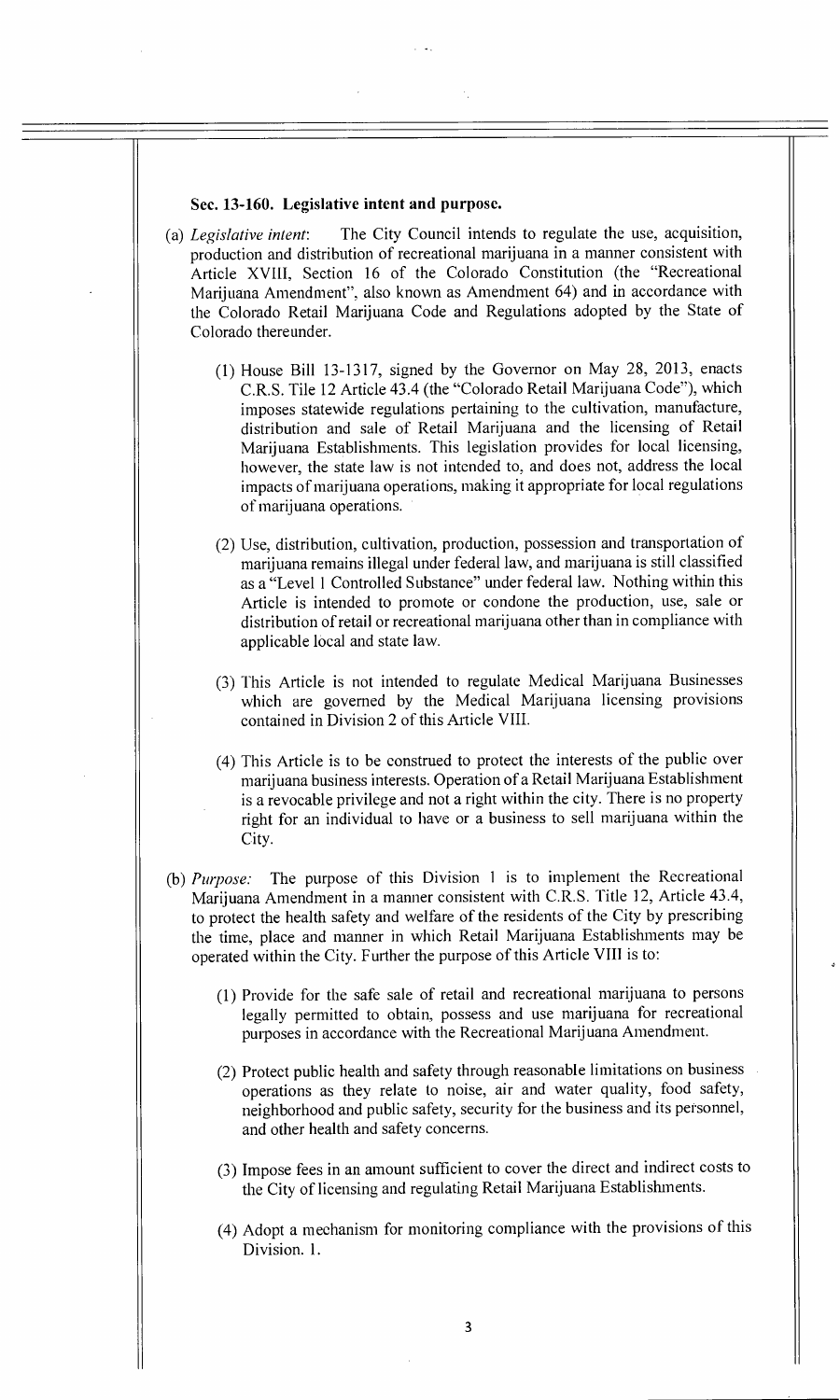- (5) Create regulations that address the particular needs of residents and businesses of the City and coordinate with laws enacted by the state that pertain to this issue.
- (6) Allow Retail Marijuana Stores and Retail Marijuana Testing Facilities in the City on the condition that such establishments are operated in compliance with this Division 1, rather than banning Retail Marijuana Establishments in the City as permitted by the Recreational Marijuana Amendment.
- (7) Facilitate the implementation of the Recreational Marijuana Amendment without going beyond the authority granted by such Amendment.

## **Sec. 13-161 Definitions.**

The following words and phrases used in this Division **I** shall have the following meanings unless the context clearly indicates otherwise:

*Addiction recovery facility* shall mean a facility that provides short-term overnight stays that provides for the treatment or counseling of persons having drug or alcohol abuse problems under the supervision of professional health care or social services providers.

*Applicant* means a person who has submitted an application to the Durango Local Licensing Authority pursuant to this Division, which application has not been approved or denied by the Authority.

*Advertise, advertising or advertisement* means the act of drawing the public's attention, whether through print, signs, telephonic, electronic, wireless or digital means, to a Retail Marijuana Establishment or Retail Marijuana Testing Facility in order to promote the sale or testing of marijuana by the business.

*Business manager* means the individual(s) designated by the owner of a Retail Marijuana Store or Retail Marijuana Testing Facility who are registered with the City as the person(s) responsible for all operations of the business during the owner's absence from the business premises.

*Co-located marijuana business* means a Medical Marijuana Business that has a license pursuant to Division 2 of this Article VIII, that is permitted by the owner of the building and all applicable laws, to divide the licensed Medical Marijuana Business to allow for both a Medical Marijuana Business and a Retail Marijuana Establishment, as a separate business premise with separate licenses from the City, within the same footprint and owned by the same person(s) or entity.

*Colorado Retail Marijuana Code* shall mean Article 43.4 of Title 12, C.R.S., as the same may be hereafter amended, and any other rules or regulations promulgated thereunder.

*Distribute or distribution* shall mean the actual, constructive or attempted transfer, delivery, sale or dispensing of marijuana to another, with or without remuneration.

*Good cause,* for purposes of denial of an initial, renewal, or reinstatement of a license application, or for the imposition of disciplinary action against an existing licensee shall mean:

> (a) The Licensee or Applicant has violated, does not meet, or has failed to comply with any of the terms, conditions of this Division 1, or provisions of the Colorado Retail Marijuana Code, any rules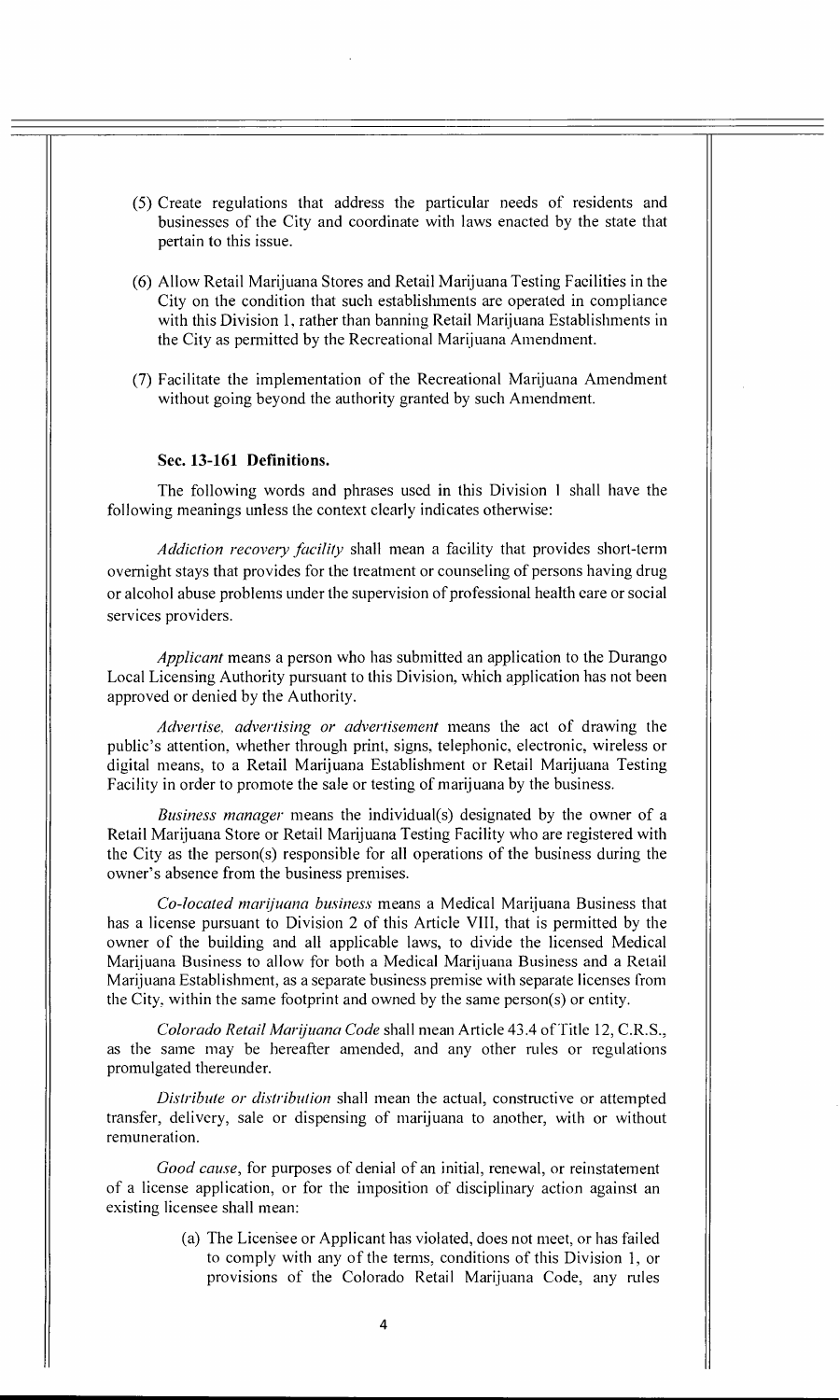promulgated pursuant thereto, or any other supplemental relevant state or local law, rule, or regulation; or

- (b) The Licensee or Applicant has failed to comply with any special terms or conditions that were placed upon the license pursuant to an order of the State Licensing Authority or the Durango Local Licensing Authority or any other local entity with jurisdiction; or
- (c) The Licensee's Licensed Premises have been operated in a manner that adversely affects the public health, safety or welfare of the immediate neighborhood in which the establishment is located.

*License* means to grant a license or registration pursuant to the Colorado Retail Marijuana Code and this Division 1 for a Retail Marijuana Store or a Marijuana Testing Facility.

*Licensed premises* means the premises specified in an application for a license pursuant to this Division 1 and the Colorado Retail Marijuana Code that is owned by or in possession of the License and within which the Licensee is authorized to distribute, sell or test Retail Marijuana in accordance with the provisions the Colorado Retail Marijuana Code and this Division 1.

*Licensee* shall mean the Retail Marijuana Establishment named on the Retail Marijuana Establishment License, and all individuals named in the initial Retail Marijuana Establishment business license application, or individuals later submitted to and approved by the City, including without limitation, owners Business Managers, financiers, and individuals owning any part of an entity that holds a financial or ownership interest in the Retail Marijuana Establishment.

*Local Licensing Authority* shall mean the Durango Local Licensing Authority established and governed by Article VIII of Chapter 5 of this Code.

*Marijuana* for purposes of this Article shall have the same meaning as set forth in the Recreational Marijuana Amendment; or as may be more fully defined in any applicable state or local law or regulation.

*Marijuana accessories* shall have the same meaning as such term is defined in the Recreational Marijuana Amendment.

*Marijuana business* shall mean any Medical Marijuana Business as defined in Division 2 of this Article or Retail Marijuana Establishment as defined in this Division 1.

*Marijuana social club* shall mean a non-residential location in the City which is used and intended for inviting and assembling people for the primary purpose of using and consuming marijuana and/or marijuana products at that location.

*Medical marijuana* shall have the same meaning as set forth in Division 2 of this Article.

*Medical marijuana business* shall have the same meaning as set forth in Division 2 of this Article.

*Medical marijuana center* shall have the same meaning as set forth in Division 2 of this Article.

*Place open to the general public* shall mean any property owned, leased or used by a public entity, any place on private property open to the public, common areas of buildings, dedicated public parks, vehicles, public transit vehicles, streets, sidewalks, trails, those portions of any public or private property upon which the public has an express or implied license to enter or remain, and any place visible from such places. Place open to the general public shall not include any private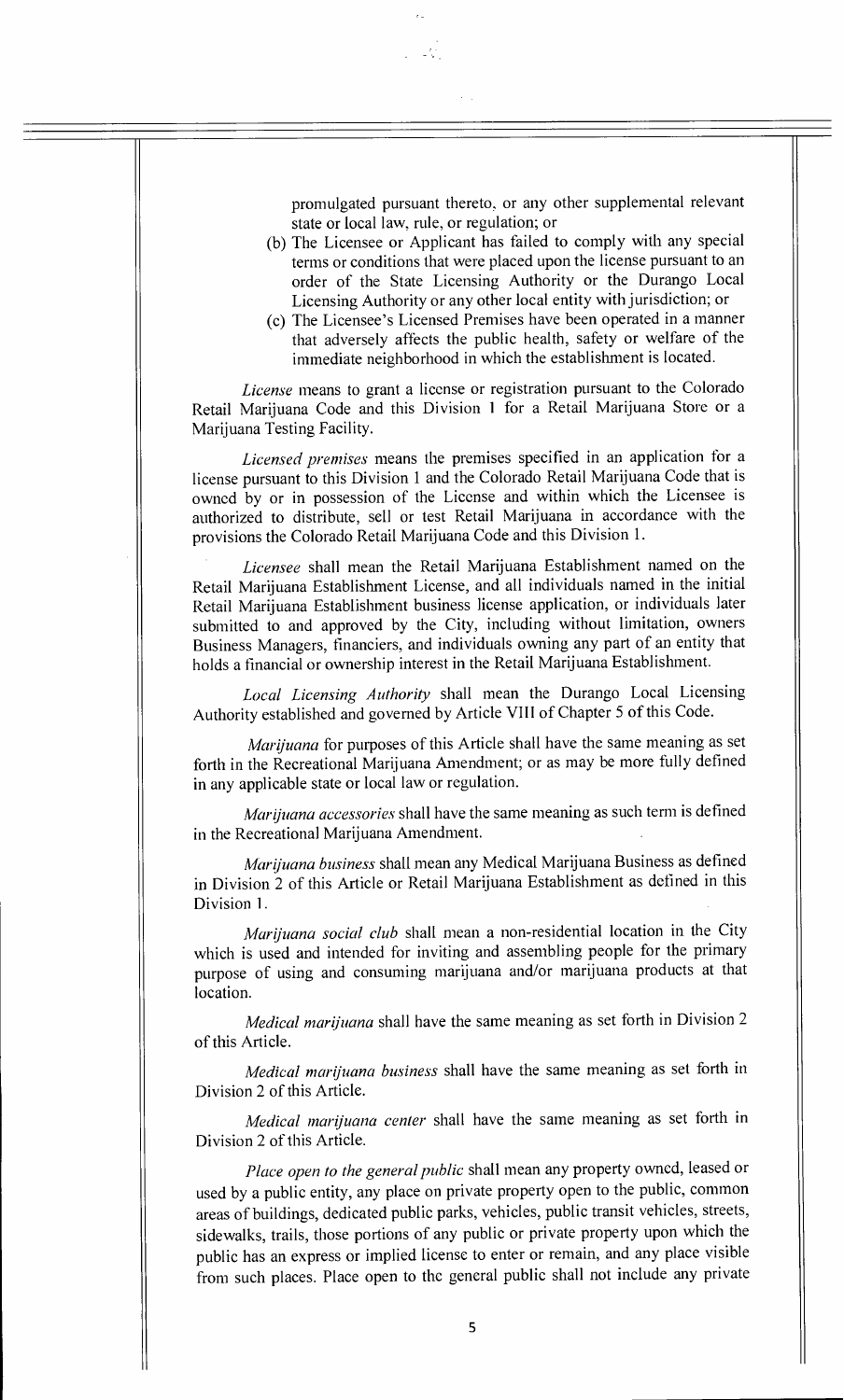residential property regardless of whether it can be seen from a place open to the public.

*Preschool* means a facility that provides preschool programs and services to the School District under the Colorado Preschool Program Act to a majority of the children who attend or are enrolled in that facility.

*Residential child care facility* shall have the same meaning as set forth in C.R.S., § 26-6-102(8).

*Recreational marijuana* means any marijuana intended for recreational use which meets all of the requirements for recreational marijuana contained in this Division 1, Article XVIII, Section 16 of the Colorado Constitution, and any other applicable state or local law.

*Retail Marijuana* means all parts of the plant of the genus cannabis (hereafter the plant) whether growing or not, the seeds thereof, the resin extracted from any part of the plant, and every compound, manufacture, salt, derivative, mixture, or preparation of the plant, its seeds, or its resin, including marijuana concentrate, that is cultivated, manufactured, distributed, or sold by a licensed Retail Marijuana Store. Retail Marijuana does not include industrial hemp, nor does it include fiber produced from stalks, oil or cake made from the seeds of the plant, sterilized seed of the plant which is incapable of germination, or any other ingredient combined with marijuana to prepare topical or oral administrations, food, drink, or other products.

*Retail marijuana cultivation .facility* means an entity licensed to cultivate, prepare, package and sell Retail Marijuana to Retail Marijuana Establishments, but not to consumers.

*Retail marijuana establishment* means a Retail Marijuana Store or a Retail Marijuana Testing Facility licensed under this Division 1.

*Retail marijuana Products* means "marijuana products" as defined in section  $16$  (2)(k) of article XVIII of the state constitution that are produced at a retail marijuana products manufacturer.

*Retail marijuana products manirfacturing Acility* means an entity licensed to cultivate, prepare, package and sell Retail Marijuana or any product that contains Retail Marijuana to Retail Marijuana Establishments, but not to consumers.

*Retail marijuana store* means an entity licensed pursuant to this Division 1 to operate a Retail Marijuana Establishment as described in C. R. S. § 12-43.4-402.

*Retail marijuana testing fiwility* means a "Marijuana Testing Facility" as defined in Article XVIII, Section 16 of the Colorado Constitution and licensed pursuant to this Division 1 and C.R.S §12-43.4-405

*School* means a public or private licensed preschool, or a public, private or charter elementary, middle, junior high or high school, vocational school, secondary school, community college, college or other institution of higher education.

*State Licensing Authority* means the authority created for the purpose of regulating and controlling the licensing of the cultivation, manufacture, distribution, and sale of Retail Marijuana in Colorado, pursuant to section C.R.S. §12-43.4-201.

*Street Segment* means a portion of a street which is located between two intersections, or between an intersection and the end of a cul de sac or dead end street.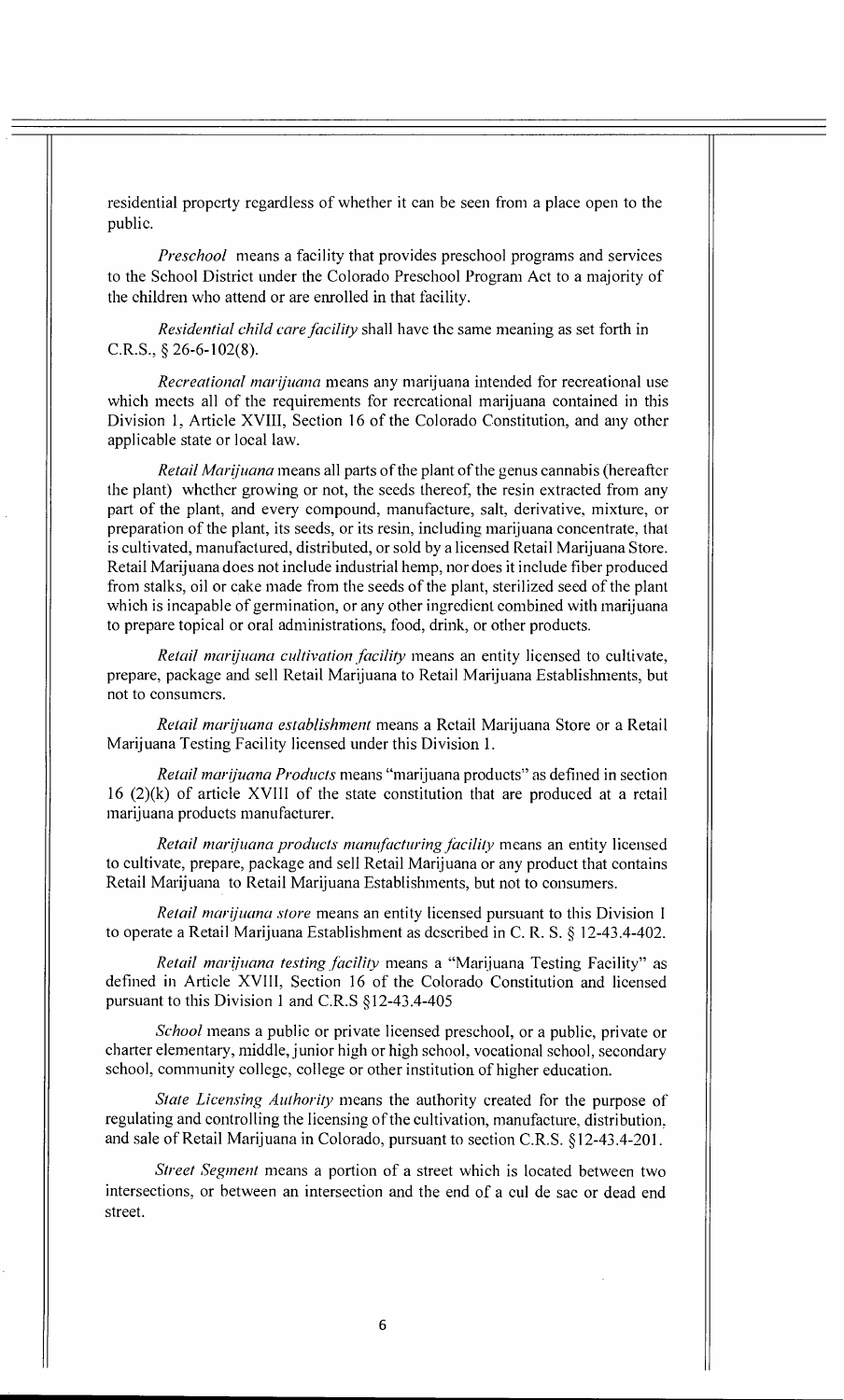## **Sec. 13-162 Prohibition on marijuana cultivation facilities, marijuana product manufacturing facilities and marijuana social clubs.**

The licensing and operation of Retail Marijuana Cultivation Facilities and Retail Marijuana Product Manufacturing Facilities are hereby permanently prohibited and banned within the City. No person shall be allowed to submit an application to the City for a License for such uses and no application for a License for such uses shall be accepted or processed by the City. No person shall be allowed to own, operate or maintain a Marijuana Social Club within the City. No property within the City shall be used for the prohibited purposes described in this Section.

## **Sec. 13-163 License required for retail marijuana store and marijuana testing facility.**

It shall be unlawful to operate a Retail Marijuana Store or a Retail Marijuana Testing Facility within the City without first obtaining a City License to operate pursuant to the provisions of this Division 1, having a validly issued License in good standing from the state, and having paid all applicable fees.

## **Sec. 13-164 Applicants for retail marijuana store prior to January 2, 2015.**

Prior to January 2,2015, only those individuals or entities holding a valid City and state license to operate a Medical Marijuana Center, as of the effective date of this Division, shall be allowed to submit a License application to the City to operate a Retail Marijuana Store. Subsequent to said date, the restriction described in this Section shall be removed and any person who is otherwise qualified under the provisions of this Division 1 and any provisions of applicable state law shall be allowed to submit a License application for a Retail Marijuana Store to the City for processing and review.

#### **Sec. 13-165 General licensing conditions.**

- (a) Except as specifically provided herein, the issuance of a License for a Retail Marijuana Establishment by the City shall be subject to compliance with all provisions of C.R.S., § 12-43.4-309.
- (b) The License requirements set forth in this Division 1 shall be in addition to, and not in lieu of, any other licensing and permitting requirements imposed by any other federal, state, or local law, including, by way of example, a retail sales and use tax license, a retail food establishment license or any applicable zoning, land use or building permits.
- (c) The issuance of a License pursuant to this Article does not create a defense, exception or provide immunity to any person in regard to any potential criminal liability the person may have for the production, distribution or possession of marijuana.
- (d) A separate license shall be required for each location from which a Retail Marijuana Establishment is operated. A separate License shall be required for each specific business or business entity, for each geographical location and for each co-located Retail Marijuana Establishment.
- (e) The submission of an application for or the acceptance of the issuance of a License under this Division from the City shall act as an acknowledgment and agreement by the Applicant or the Licensee that the sale of Marijuana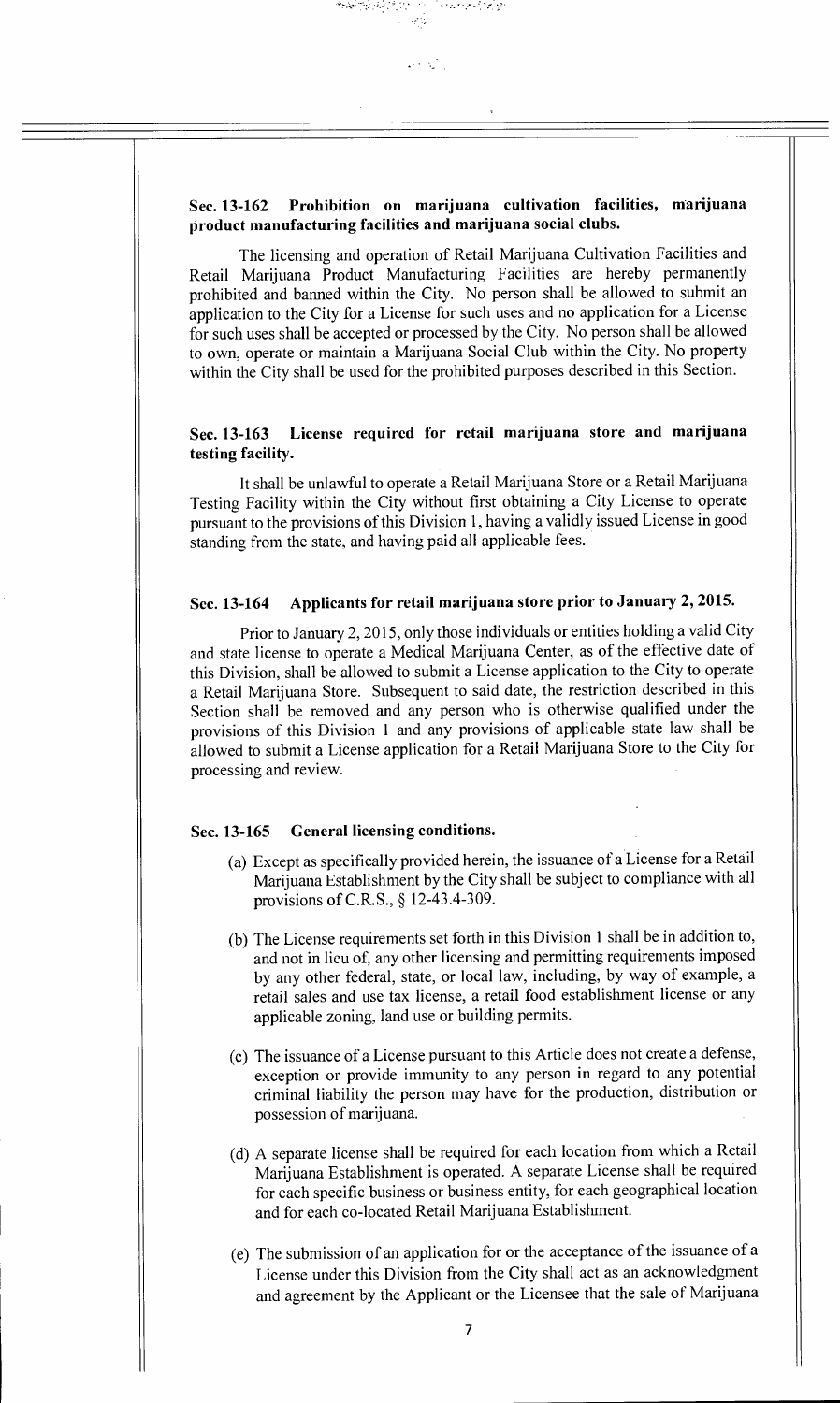continues to be subject to the control and jurisdiction of the federal government and actions taken by the federal government under federal laws and regulations may limit or invalidate any License issued by the City or the Licensee's ability to own or operate a Marijuana Business in the City.

#### **Sec. 13-166 License application and review process.**

An application for a Retail Marijuana Establishment license shall be made on forms provided by the City Clerk for such purposes. The Applicant shall use the application to demonstrate its compliance with the provisions of this Division **<sup>1</sup>**and other applicable laws, rules or regulations. In addition to general information required of standard applications, the application shall require the following information:

- (a) Name and address of the owner or owners of the Retail Marijuana Establishment in whose name the license is proposed to be issued.
	- (1) If the proposed owner is a corporation, the application shall include the name and address of all officers and directors of the corporation, and of any person holding any financial interest in the corporation, whether as a result of the issuance of stock, instruments of indebtedness, or otherwise, including disclosure of information pertaining to a bank, savings and loan association or other commercial lender which has loaned funds to the Applicant.
	- (2) If the proposed owner is a partnership, association or limited liability company, the application shall include the name and address of all partners, members, managers or persons holding any financial interest in the partnership, association, or limited liability company, including those holding an interest as the result of instruments of indebtedness or otherwise including disclosure of information pertaining to a bank, savings and loan association or other commercial lender which has loaned funds to the Applicant.
	- (3) If the owner is not a natural person, the application shall include copies of the organizational documents for all entities identified in the application, and the contact information for the person that is authorized to represent the entity or entities.
- (b) Name and address of the proposed manager(s) of the Retail Marijuana Establishment, if the manager is proposed to be someone other than the owner, or if the owner is an entity rather than a natural person.
- (c) A statement indicating whether any of the named owners, members, business managers, parties with a financial interest, or persons named on the application have been:
	- (1) Denied an application for a Medical Marijuana Business license or a Retail Marijuana Establishment License pursuant to this Article, or any similar state or local licensing law, rule or regulation, or had such a license suspended or revoked.
	- (2) Denied an application for a liquor license pursuant to C.R.S. Title 12, Article 46 or 47, or under the provisions of Chapter 3 of this Code, or by any similar state or local licensing law, rule regulation, or had any such license suspended or revoked.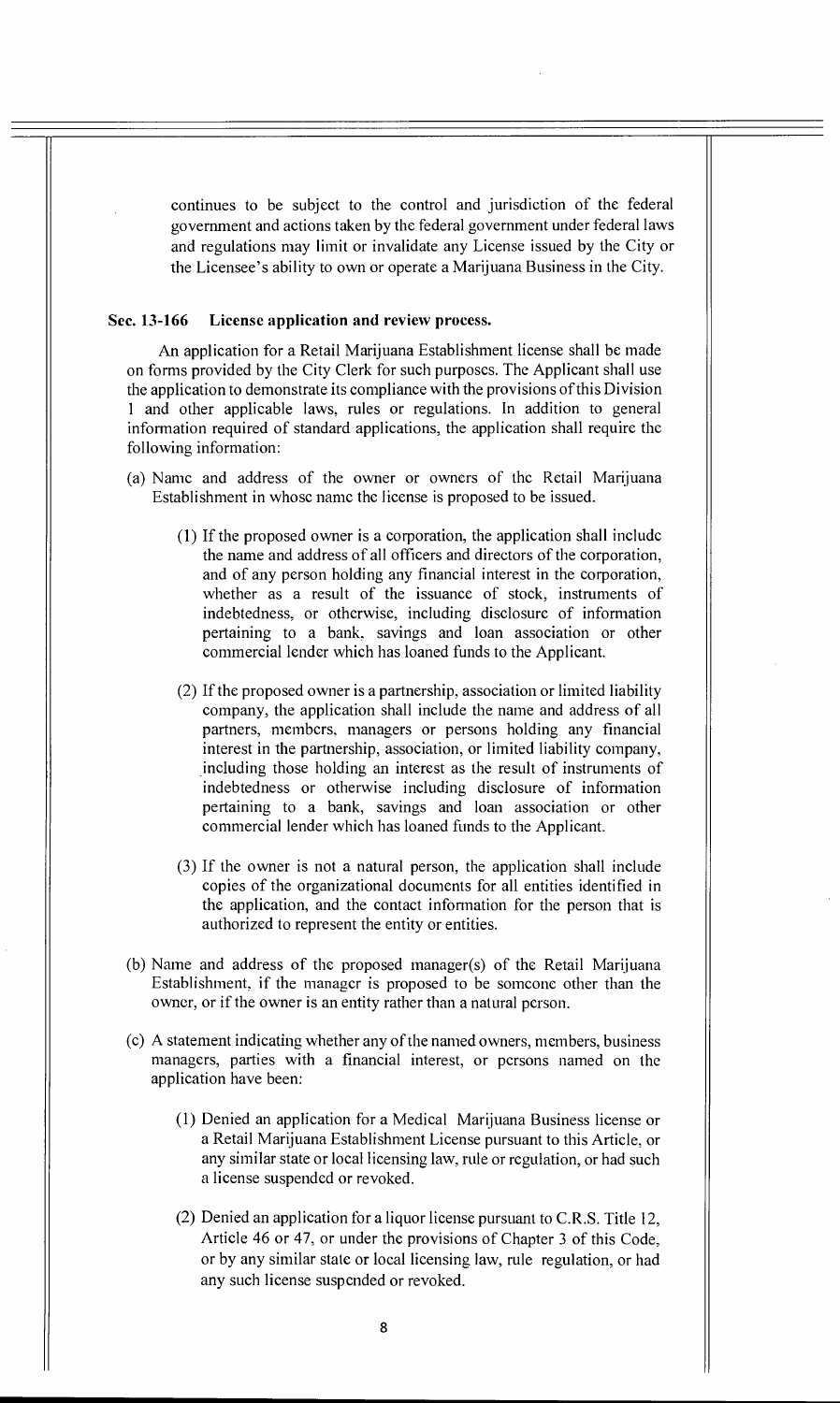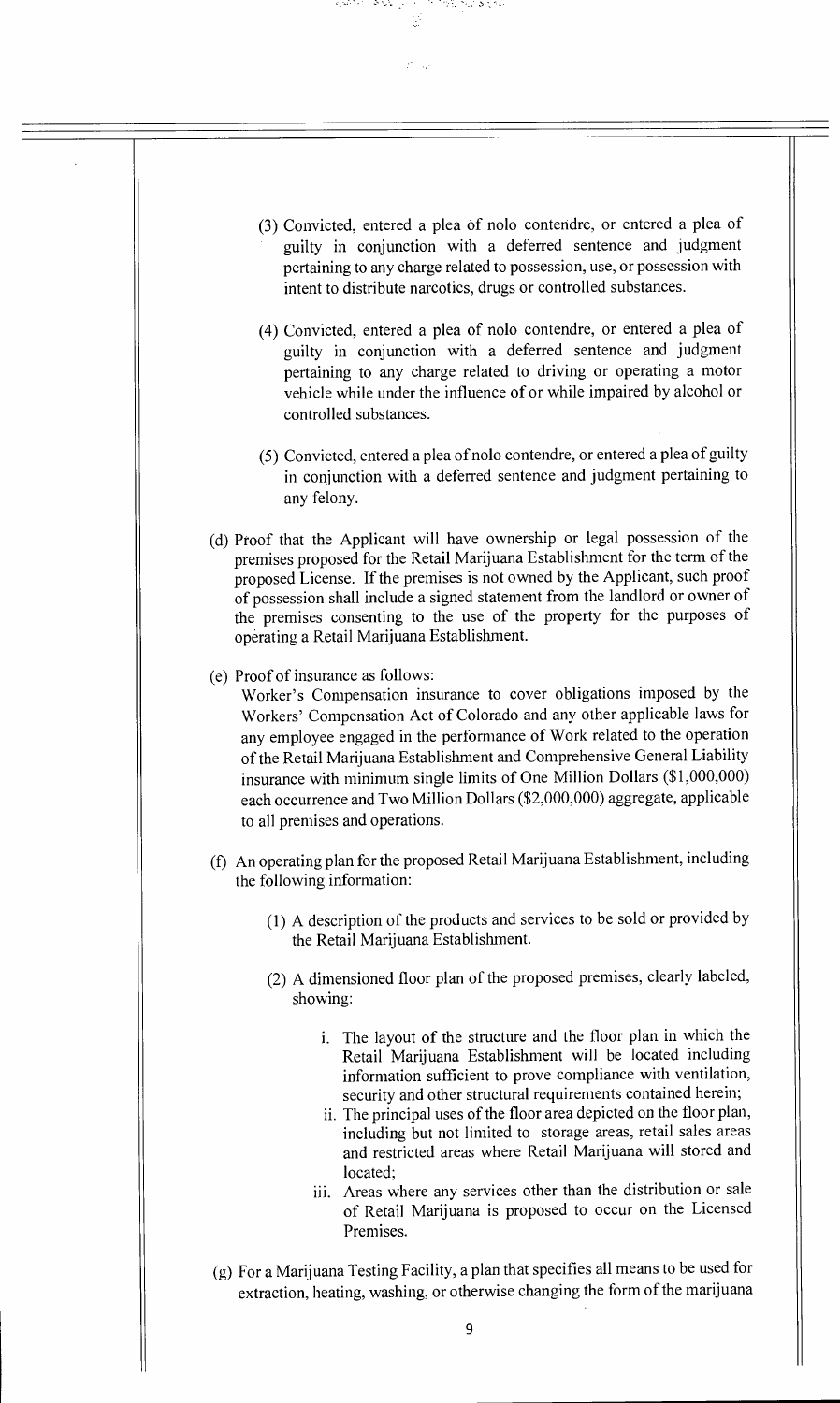plant, or the testing of any Marijuana, and verification of compliance with all applicable state and local laws for ventilation and safety measures for each process. The City shall require the testing facility to obtain a report from an industrial hygienist to verify that the plan submitted, and the improvements to be constructed, adequately protect the business and adjacent properties and persons, and comply with all applicable laws.

- (h) The maximum amount of Retail Marijuana or Retail Marijuana Products that may be on the business premises.
- (i) A security plan indicating how the Applicant will comply with the requirements of this Division 1, and any other applicable law, rule or regulation. The Applicant may submit the portions of such security plan which include trade secrets or specialize security arrangements confidentially. The City will not disclose documents appropriately submitted under the Colorado Open Records Act [C.R.S. § 24-72-201 et seq.] if they constitute confidential trade secrets or specialized security arrangements to any party other than law enforcement agencies, unless compelled to do so by Court Order. Any document that the Applicant considers eligible for protection under the Colorado Open Records Act shall be clearly marked as confidential and the reasons for such confidentiality shall be stated on the document.
- (j) A lighting plan showing the illumination of the outside of the Retail Marijuana Establishment for security purposes and compliance with applicable city requirements.
- (k) An vicinity map, drawn to scale, indicating, (or zoning confirmation from the city to ascertain) within a radius of one-quarter (1/4) mile from the boundaries of the property upon which the Retail Marijuana Establishment is located, the proximity of the property to any School, Residential Child Care Facility, an Addiction Recovery Facility, or dedicated public park which contains children's playground equipment, or to any other facility identified in this Division 1 or in state law that requires a distance separation from licensed Retail Marijuana Establishments.
	- (1) Finger prints and personal histories for all owners and parties having a financial interest in the proposed Retail Marijuana Establishment, as defined in this Division 1. All such individuals shall be subject to a criminal background check in conjunction with the license application and review.
- (I) A plan for disposal of any Retail Marijuana or product that is not sold or is contaminated in a manner that protects any portion thereof from being possessed or ingested by any person or animal.
- (m) A plan for ventilation that describes the ventilation systems that will be used to prevent any odor of Marijuana from extending beyond the premises of the business.
- (n) A description of all toxic, flammable, or other materials regulated by a federal, state, or local government that would have authority over the business if it was not a Retail Marijuana Establishment, that will be used, kept, or created at the Retail Marijuana Establishment, and the location where such materials will be stored.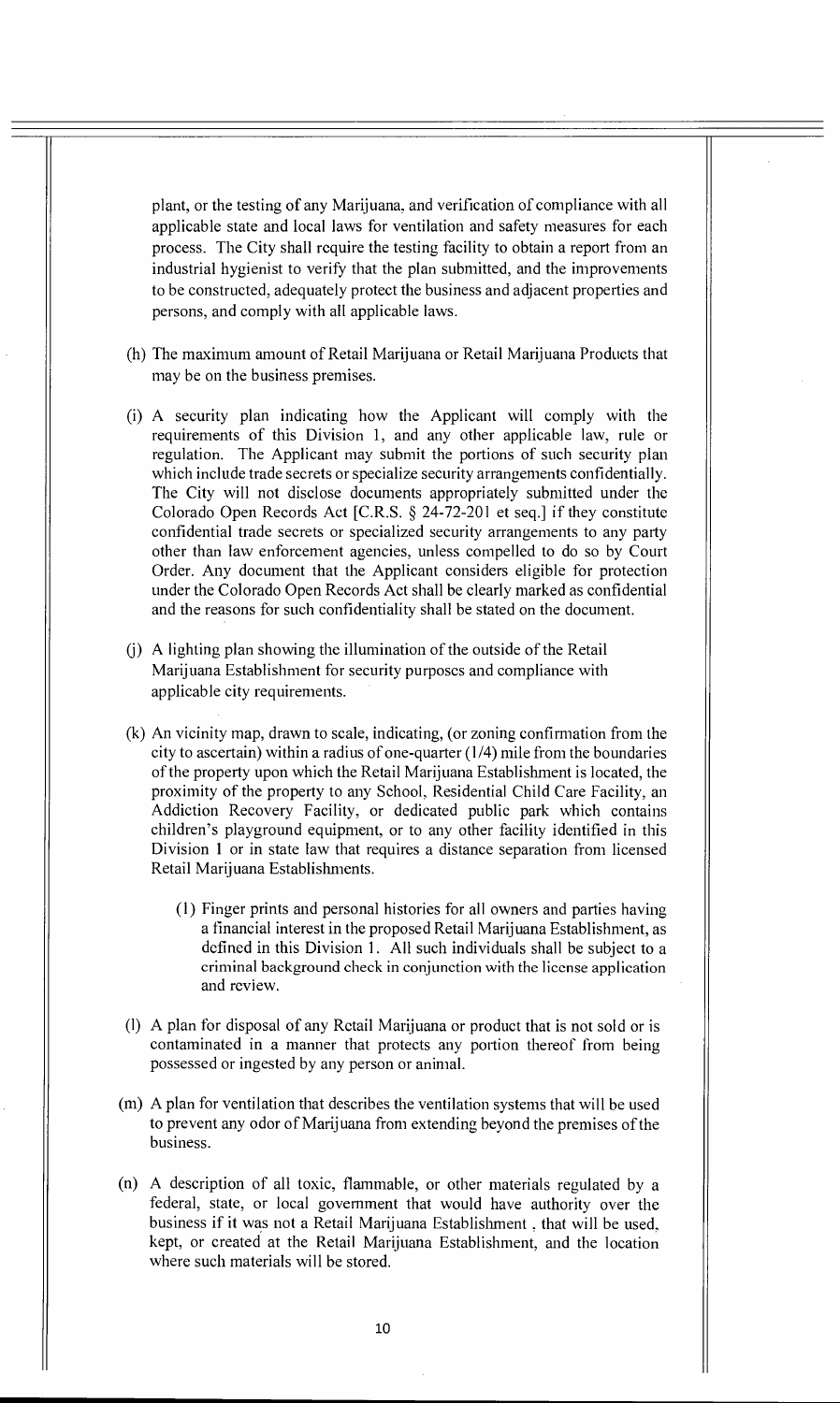

والمستعملة المحافر والمساح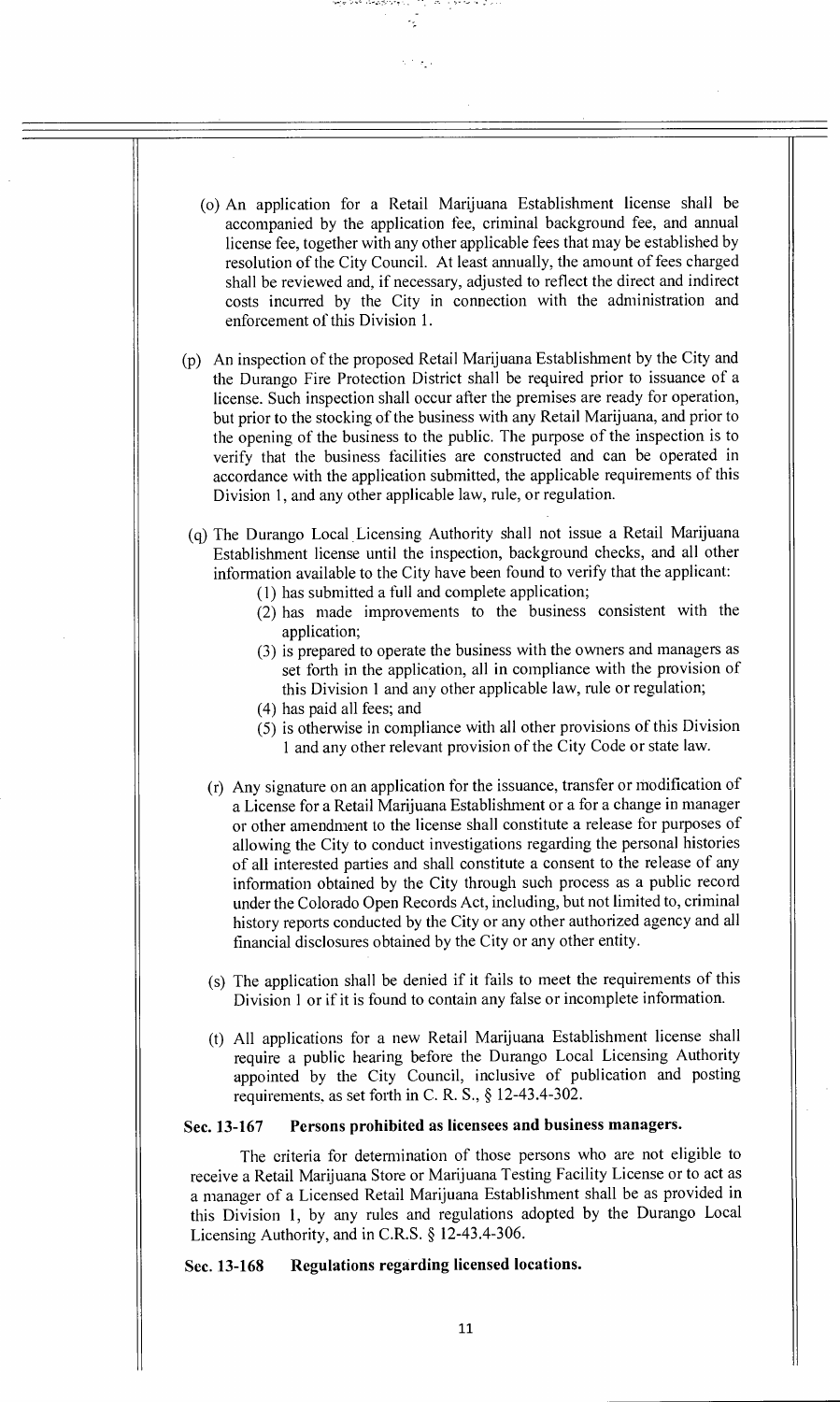- (a) It shall be unlawful to operate a Retail Marijuana Establishment outside of an enclosed space, capable of being locked within a building. All Retail Marijuana Establishment Licenses shall be issued for a specific fixed location within an enclosed building. The portion of such premises upon which the submitted floor plan shows that Retail Marijuana may be produced, dispensed or possessed shall be considered the "restricted area" portion of the business premises.
- (b) A Retail Marijuana Store may be allowed and licensed for operation in the Central Business District (CBD), mixed-use arterial (MU-A), commercial general (CG), commercial regional (CR), business park (BP), and limited industrial (LI) zones through a Limited Use Permit (LUP). A Marijuana Testing Facility may be allowed and licensed for operation in the mixed-use arterial (MU-A), commercial general (CG), commercial regional (CR), business park (BP), and limited industrial (LI) zones through a Limited Use Permit (LUP). Both Retail Marijuana Stores and Marijuana Testing Facilities may be allowed in Planned Development (PD) zones pursuant to the PD approval process.
- (c) In the Central Business District (CBD), not more than one Retail Marijuana Establishment or not more than one Medical Marijuana Business shall be located on all properties or lots that abut any Street Segment. For corner lots, this standard applies to both Street Segments that abut the corner lot, and only one Retail Marijuana Establishment or one Medical Marijuana Business is permitted on the corner lots that abut the intersection.
- (d) Retail Marijuana Stores shall be allowed in mixed use buildings that include residential uses provided that they are otherwise in compliance with all requirements of this Article, the Codes of the City of Durango and any other applicable law, rule or regulation, and provided that the Retail Marijuana Establishment is not located on the same floor as a residential use and is accessed from the street or alley by an entrance separate from the street or alley access to any residential unit.
- (e) No Retail Marijuana Establishment license shall be issued for a Retail Marijuana Store or a Marijuana Testing Facility at a location within 1,000 feet of any School, Addiction Recovery Facility, or Residential Child Care Facility; or within 250 feet of a dedicated public park that contains children's playground equipment, or to any other facility identified in this Division 1 or in state law that requires a distance separation from licensed Retail Marijuana Establishments.
- (f) The separation requirements in Section 13-168(d) shall not apply to any existing location that is licensed as a Medical Marijuana Center on the effective date of this ordinance if that location is licensed or is the subject of an application for a license for a Retail Marijuana Store as a conversion from a licensed Medical Marijuana Center or as a co-located Retail Marijuana Store with a licensed Medical Marijuana Center prior to January 2, 2015. Provided, however, that such converted license or co-located license shall otherwise be in compliance with all other requirements of this Article, the Codes of the City of Durango and state law.
- (g) No Retail Marijuana Establishment license shall be issued for a location that has within two years immediately preceding the date of the application, been denied by the Durango Local Licensing Authority or the state licensing authority for a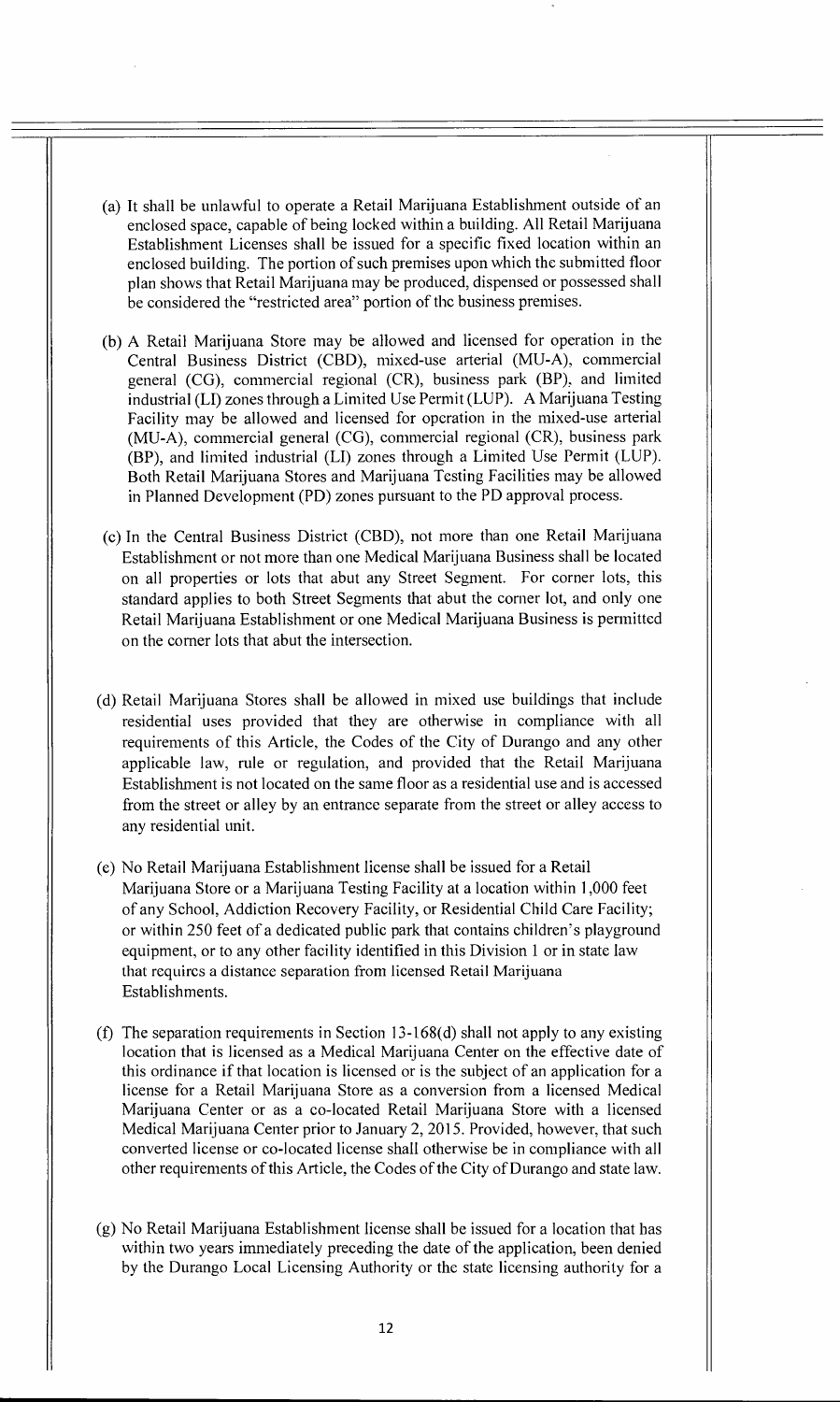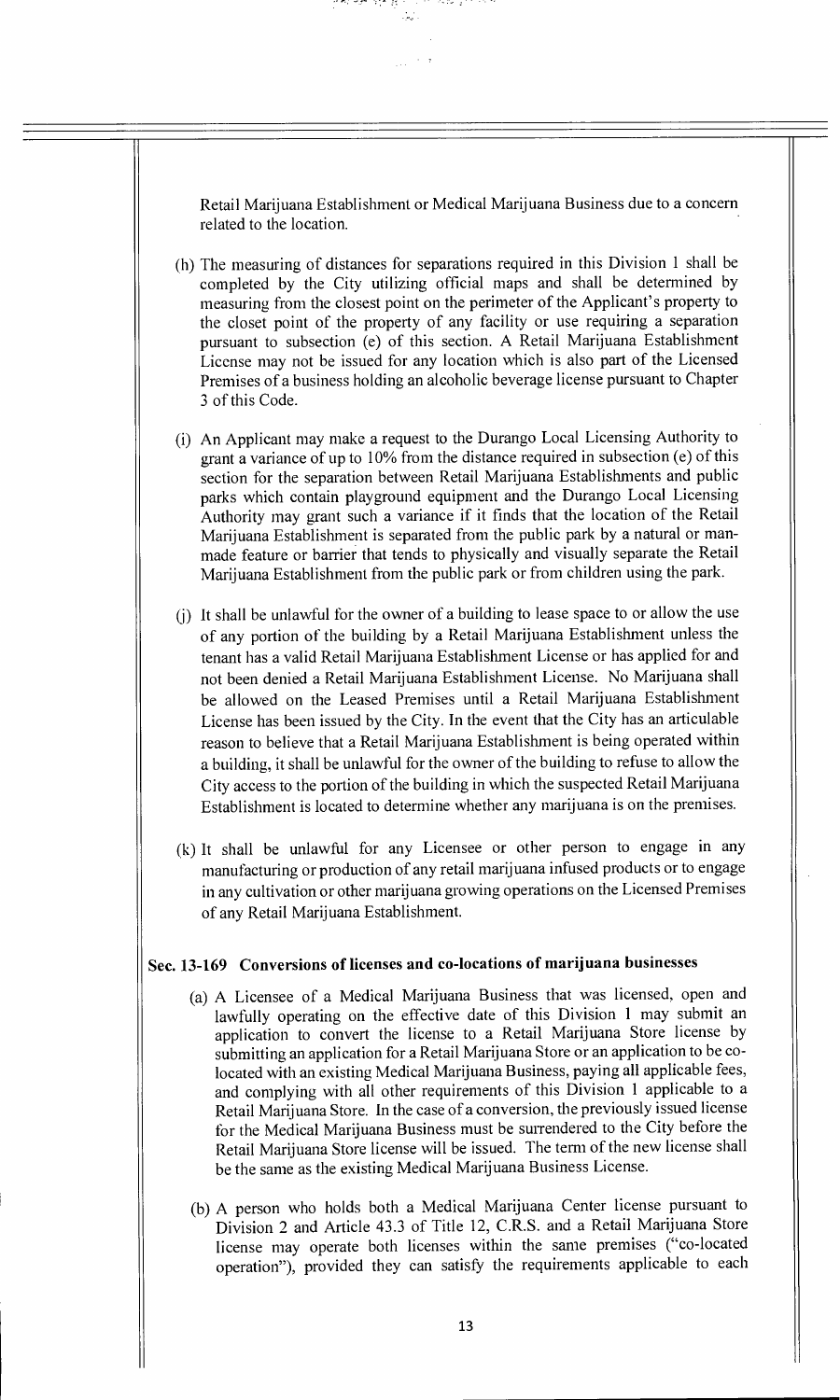business or each premises under the Colorado Retail Marijuana Code and this Article VIII and other City Codes.

- (c) No co-located License shall be issued for a Retail Marijuana Store and a Retail Marijuana Testing Facility, or for a Medical Marijuana Business and a Retail Marijuana Testing Facility.
- (d) No co-located License shall be issued for a location in any zone where either of the proposed co-located operations are prohibited by Section 13-168 (b) of this Division 1.
- (e) In the event a Medical Marijuana Center authorizes medical patients under 21 years of age on the premises, then there shall be a complete separation of the Medical Marijuana Business and the Retail Marijuana Store operated under a colocated License. Specifically, the operation of the co-located business premises shall include the following:
	- (1) Separate sales and storage areas.
	- (2) Separate entrances and exits.
	- (3) Separate inventories and inventory tracking processes.
	- (4) Separate point of sales operations.
	- (5) Separate record keeping systems.
	- (6) Each operation shall otherwise meet all requirements imposed herein or in any state law for the operation of a Retail Marijuana Establishment and a Medical Marijuana Business.
- (f) Licensees operating a Medical Marijuana Center that prohibits the admittance of patients under the age of 21 years and a Retail Marijuana Store may share their Licensed Premises as a co-location. Such a Medical Marijuana Center Licensee must post signage that clearly conveys that persons under the age of 21 years may not enter. Under these circumstances, and upon approval of the State Licensing Authority and the City, the Medical Marijuana and Retail Marijuana and Medical Marijuana-Infused Product and Retail Marijuana Product must be separately displayed on the same sale floor. Record-keeping for the business operations of both must enable the state and the city to clearly distinguish the inventories and business transactions of Medical Marijuana and Medical Marijuana-Infused Products from Retail Marijuana and Retail Marijuana Product.

#### **Sec. 13-170 Regulations related to operation of retail marijuana establishments**

- (a) The Retail Marijuana Establishment shall be operated and maintained in accordance with the conditions stated in the Application under section 13-166 unless amended under the provisions of section 13-177.
- (b) All Retail Marijuana Establishments shall be required to obtain a city business license and shall collect and remit all applicable state, county and city sales taxes, use taxes or other lawfully imposed tax in a timely manner. The retail marijuana business license, and the sales tax license for the business shall be conspicuously posted in the business.
- (c) Retail Marijuana Establishments shall limit their hours of operation to between 8:00 a.m. and 8:00 p.m. daily.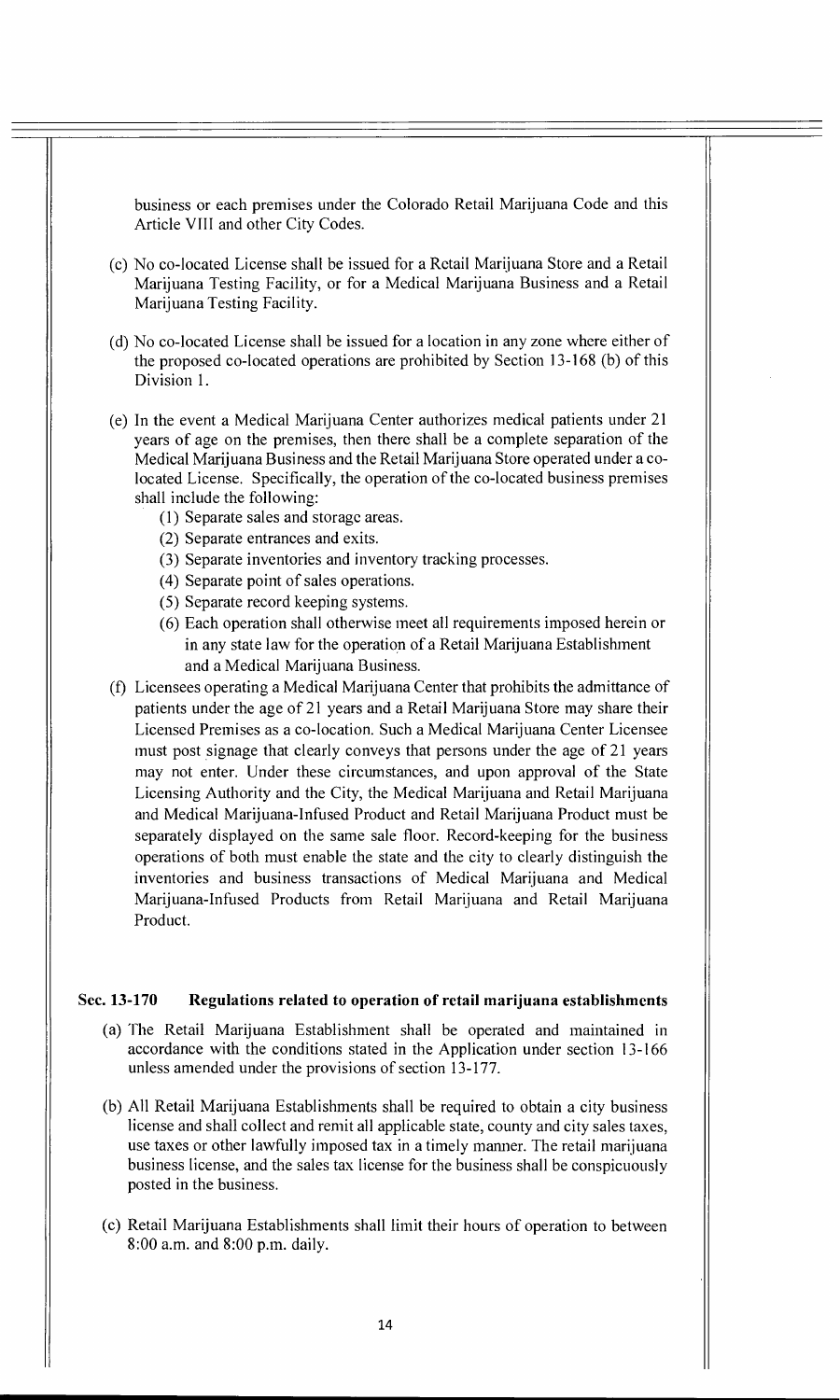

ಸರ್ಕ್ ಪ್ರಿಯಾ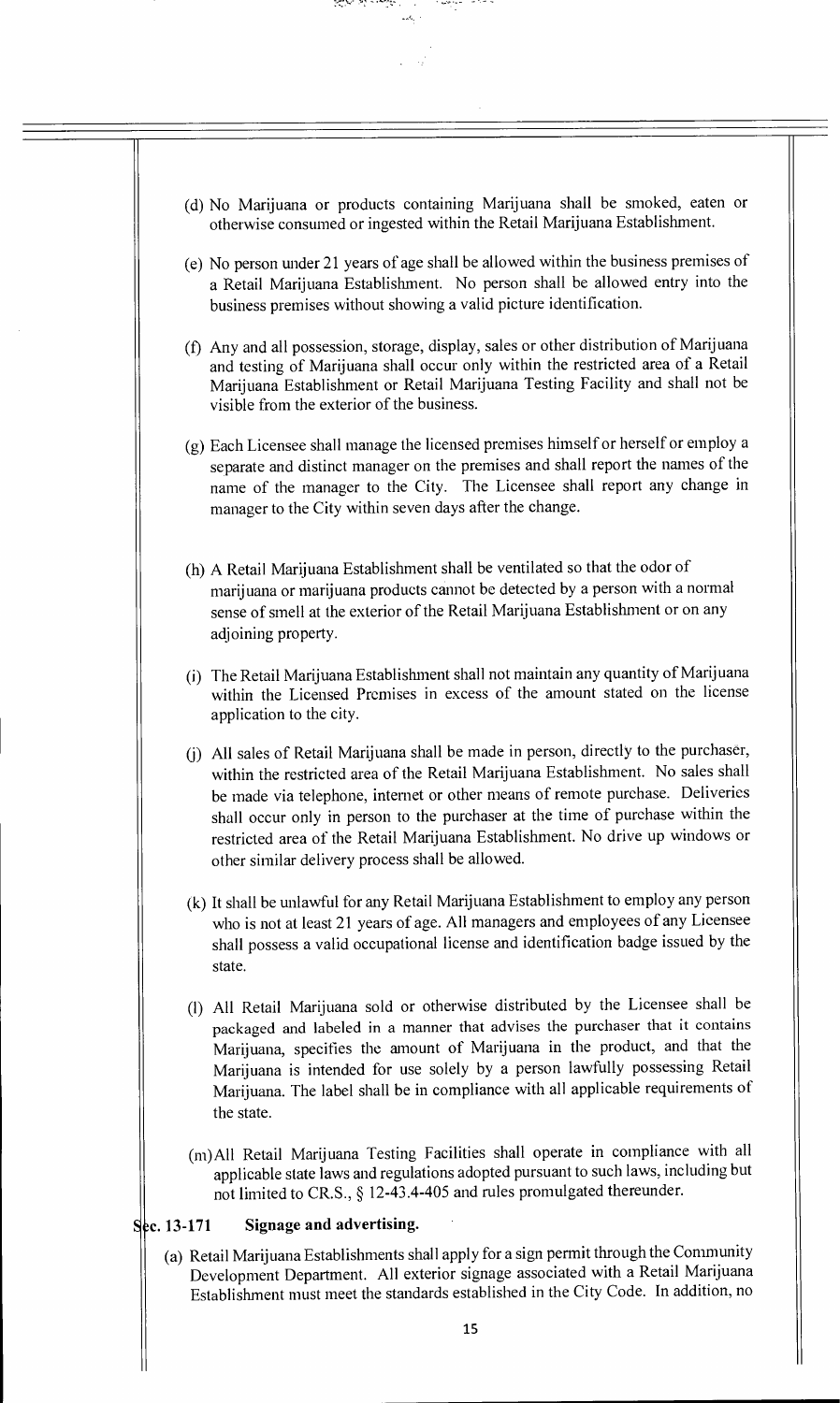exterior signage shall use the word "marijuana," "cannabis" or any other word, phrase or symbol commonly understood to refer to marijuana.

- (b) A Retail Marijuana Establishment may not advertise in a manner that is misleading, deceptive, false, or is designed to appeal to minors.
- (c) Except as otherwise provided in this section it shall be unlawful for any person licensed under this article or any other person to advertise any Retail Marijuana Establishment or any Retail marijuana-infused product anywhere within the City where the advertisement is in plain view of, or in, a place open to the general public, including advertising utilizing any of the following media: any billboard or other outdoor general advertising device as defined by the zoning code; any sign mounted on a vehicle; any hand-held or other portable sign; or any handbill, leaflet or flier directly handed to any person in a public place, left upon a motor vehicle, or posted upon any public or private property. The prohibition set forth in this section shall not apply to:
	- (1) Any sign located on the Licensed Premises of a Retail Marijuana Establishment which exists solely for the purpose of identifying the location of the premises and which otherwise complies with this Code and any other applicable city laws and regulations; or
	- (2) Any advertisement contained within a newspaper, magazine, or other periodical of general circulation within the City or on the internet.
- (d) No Retail Marijuana Establishment shall distribute or allow the distribution of any Marijuana without charge within a Retail Marijuana Establishment or at any other place in the City for purposes of promotion, advertising or any other purpose.

## **Sec. 13-172 Right of entry —records to be maintained and inspection procedures**

- (a) Each Licensee of a Retail Marijuana Establishment shall keep and maintain a complete set of books of account, invoices, copies of orders and sales, shipping receipts, bills of lading, correspondence, and all other records necessary to fully document the business transactions of such Licensee. The Licensee shall also maintain records which verify that the amount of marijuana within the Retail Marijuana Establishment does not exceed the amount allowed. All such records shall be open at all times during business hours for inspection and examination by the city manager or his duly authorized representative(s). The City may require the Licensee to furnish such information as it considers necessary for the proper administration of this Division **I.** The records shall clearly show the source, amount, price and dates of all Retail Marijuana received or purchased, and the amount, price, and dates for all Retail Marijuana sold.
- (b) By accepting the Retail Marijuana Establishment License, the Licensee consents to the disclosure of the information required by this section.
- (c) The City may require an audit of the books of account and records of a Retail Marijuana Establishment as it may deem necessary. Such audit may be made by an auditor selected by the City, who shall have access to all books and records of such licensee. The expense of any audit determined to be necessary by the City shall be paid by the City; provided, however, should the audit reflect a failure of the licensee, in whole or in part, to timely remit all sales taxes due to the city, the expense of the audit shall be paid by the Licensee.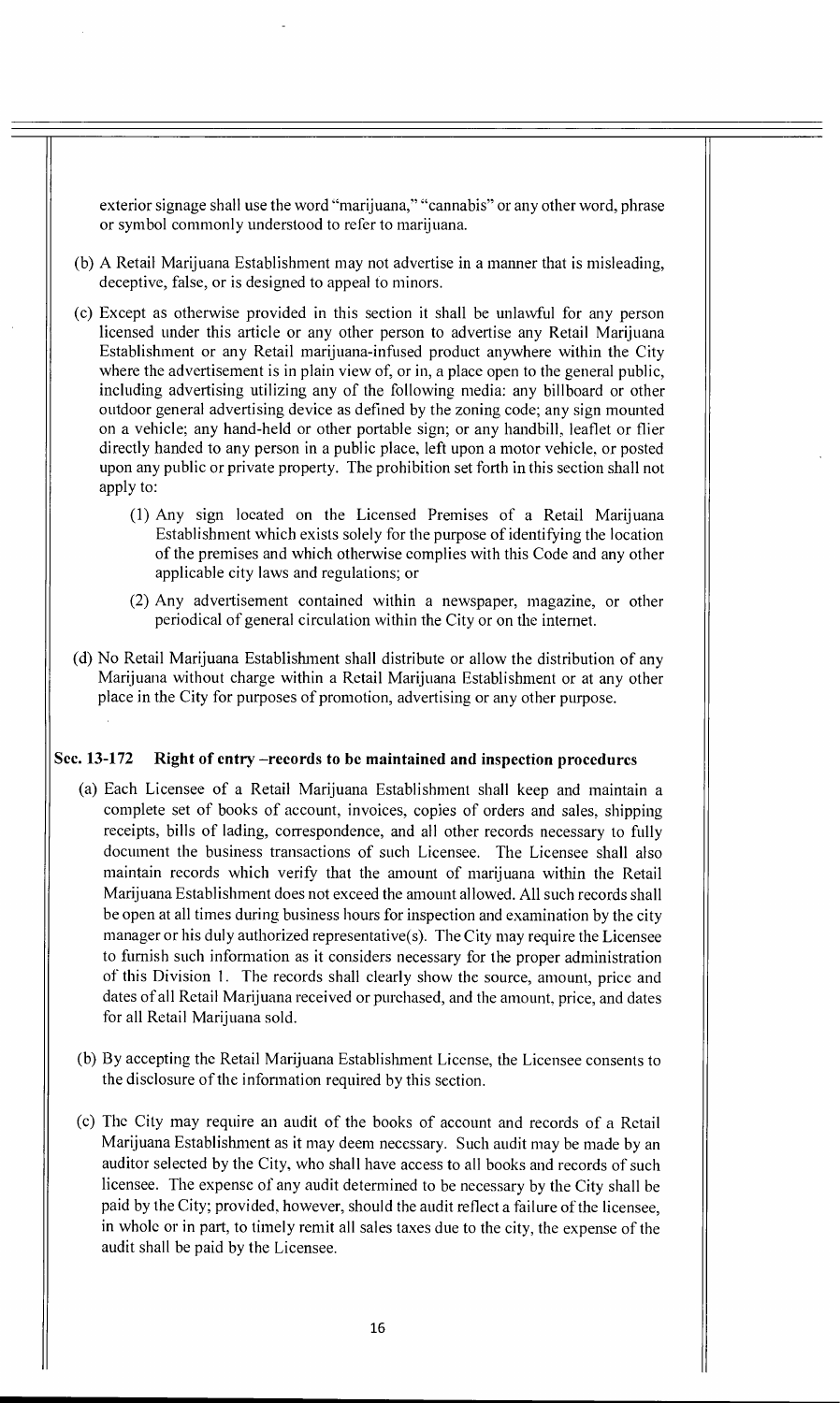(d) The acceptance of a Retail Marijuana Establishment License from the City constitutes consent by the Licensee, owners, managers and employees of such business to permit the City Manager, or his authorized representative(s), to conduct routine inspections of the licensed Retail Marijuana Establishment to assure that the Retail Marijuana Establishment and the premises are being operated and maintained in accordance with the terms set forth in the application as required by section 13- 166 and that all operations and the premises remain in compliance with this Division **<sup>1</sup>**or any other applicable law, rule or regulation.

## **Sec. 13-173 Requirements related to monitoring and security of restricted areas and inventory.**

All components of the security plan submitted with the application, as it may be amended, shall be in good working order, monitored and secured 24-hours per day. A separate security system is required for each business. The security plan must include, at a minimum, the following security measures:

- (a) Cameras. The Retail Marijuana Establishment shall install and use security cameras to monitor and record all areas of the premises (excluding restrooms), including all areas where persons may gain or attempt to gain access to Marijuana or cash maintained by the Retail Marijuana Establishment. Cameras shall record operations of the business to an off-site location, and shall record all potential areas of ingress or egress to the business with sufficient detail to identify facial features and clothing. Recordings from security cameras shall be maintained by the Licensee for a minimum of 40 days in a secure off-site location in the city or through a service over a network that provides on-demand access, commonly referred to as a "cloud."
- (b) Storage. The Retail Marijuana Establishment shall install and use a safe room for storage of any inventory, processed marijuana and cash on the premises when the business is closed to the public. The safe room shall be incorporated into the building structure and shall have solid core doors with commercial grade locks and shall be visible through the surveillance camera system. For Retail Marijuana Products that must be kept refrigerated or frozen, the business may lock the refrigerated container or freezer in a manner authorized by the city in place of the use of a safe so long as the container is affixed to the building structure and visible through the surveillance camera system.
- (c) Alarm System. The Retail Marijuana Establishment shall install and use an alarm system that is monitored by a company that is staffed twenty-four (24) hours a day, seven (7) days a week. The security plan submitted to the City shall identify the company monitoring the alarm, including contact information. Any modification relative to the company monitoring the alarm system shall be reported to the City within 72 hours.

# **cc. 13-174 Compliance with other applicable laws.**

Except as may be otherwise provided in this Division 1, or rules or interpretations dopted by the City pursuant to this Division 1, any law or regulation adopted by the state governing the cultivation, production, possession, or distribution of Marijuana for retail or .ecreational use shall also apply to Retail Marijuana Establishments licensed within in the City. Provided, however, if a state law or regulation permits what this Division 1 prohibits, his Division **1** shall control.

# Sec. 13-175 Suspension or revocation of license; imposition of fines.

The grounds for suspension or revocation of a Retail Marijuana Establishment License and the procedures for such suspension or revocation shall be as provided in C.R.S.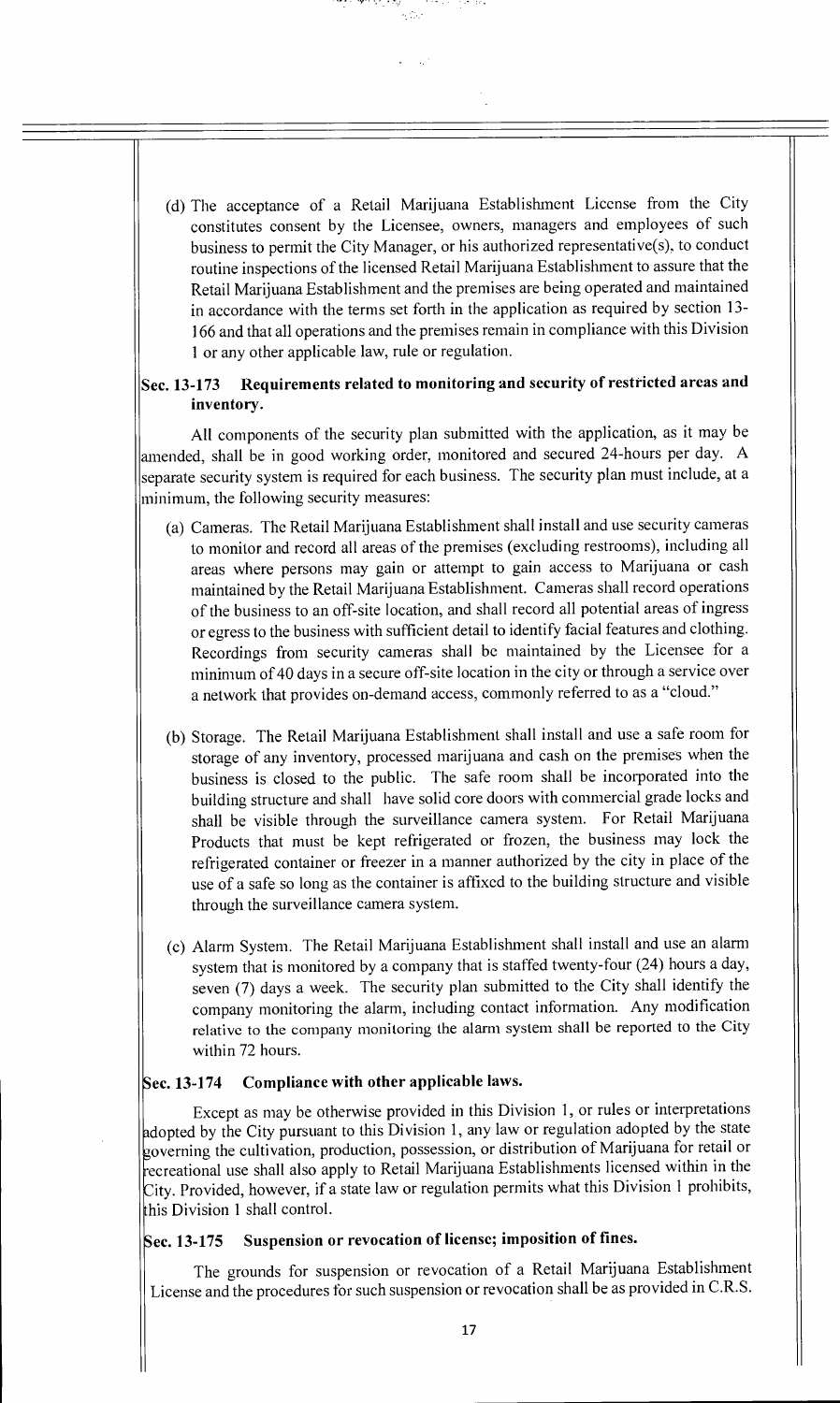§12-43.4-601. In addition thereto, any violation of any of the provisions of this Division 1 or any state law or regulation related to licensing or operation of a Retail Marijuana Establishment shall be grounds for suspension or revocation of a Retail Marijuana Establishment license, subject to notice and public hearing.

Civil penalties for violations of this Division 1 may be imposed by the City against the business or any Licensee up to a maximum amount of \$1,000.00 per Licensee, per occurrence.

## **Sec. 13-176 Terms of license — renewals — expiration of license.**

- (a) Term of License. A Retail Marijuana Establishment License shall be valid for one year. The License shall expire on the date stated on the license.
- (b) Renewal of License. The Licensee shall apply for renewal of the Retail Marijuana Establishment license at least 45 days prior to the expiration of the License. The Licensee shall apply for renewal using forms provided by the City. If the Applicant files for renewal within 30 days of the expiration date, then the City may process the renewal application if the Applicant submits a late filing fee of \$500.00 at the time of submittal of the renewal application.
	- (1) The renewal license fee, and late fee if applicable, shall accompany the renewal application. Such fees are nonrefundable.
	- (2) In the event there have been any changes to the plans submitted with the initial license application approved by the City or as part of any prior renewal application, the renewal application shall include specifics of the proposed changes in any of such plans.
	- (3) In the event any person who has an interest as described in the initial disclosures made to the city pursuant to this Division 1, or any Business Manager, financier, agent or employee, as defined herein, has been charged with or accused of violations of any law since such disclosure, the renewal application shall include the name of the violator, the date of the violation, the court and case number where the violation was filed and the disposition of such violation.
	- (4) In the event the Retail Marijuana Establishment license has been suspended or revoked, or a licensee has received any notice of violation of any law, the renewal application shall include a copy of the notice, suspension, or revocation.
	- (5) The renewal application shall include verification that the Retail Marijuana Establishment has a valid state License and the state License is in good standing.
	- (6) The renewal application shall include a summary report for the previous twelve months showing the amount of Marijuana purchased; the amount of Marijuana sold, the forms in which Marijuana was sold; the police report numbers or case numbers of all police calls to the Retail Marijuana Establishment; and for calls resulting in a charge of a violation of any law, the charge, case number and disposition of any such charges. The reports may be the same as those provided by the licensee to the state.
	- (7) The City shall not accept renewal applications submitted after the expiration date of the license, but instead shall require the applicant to file a new license application.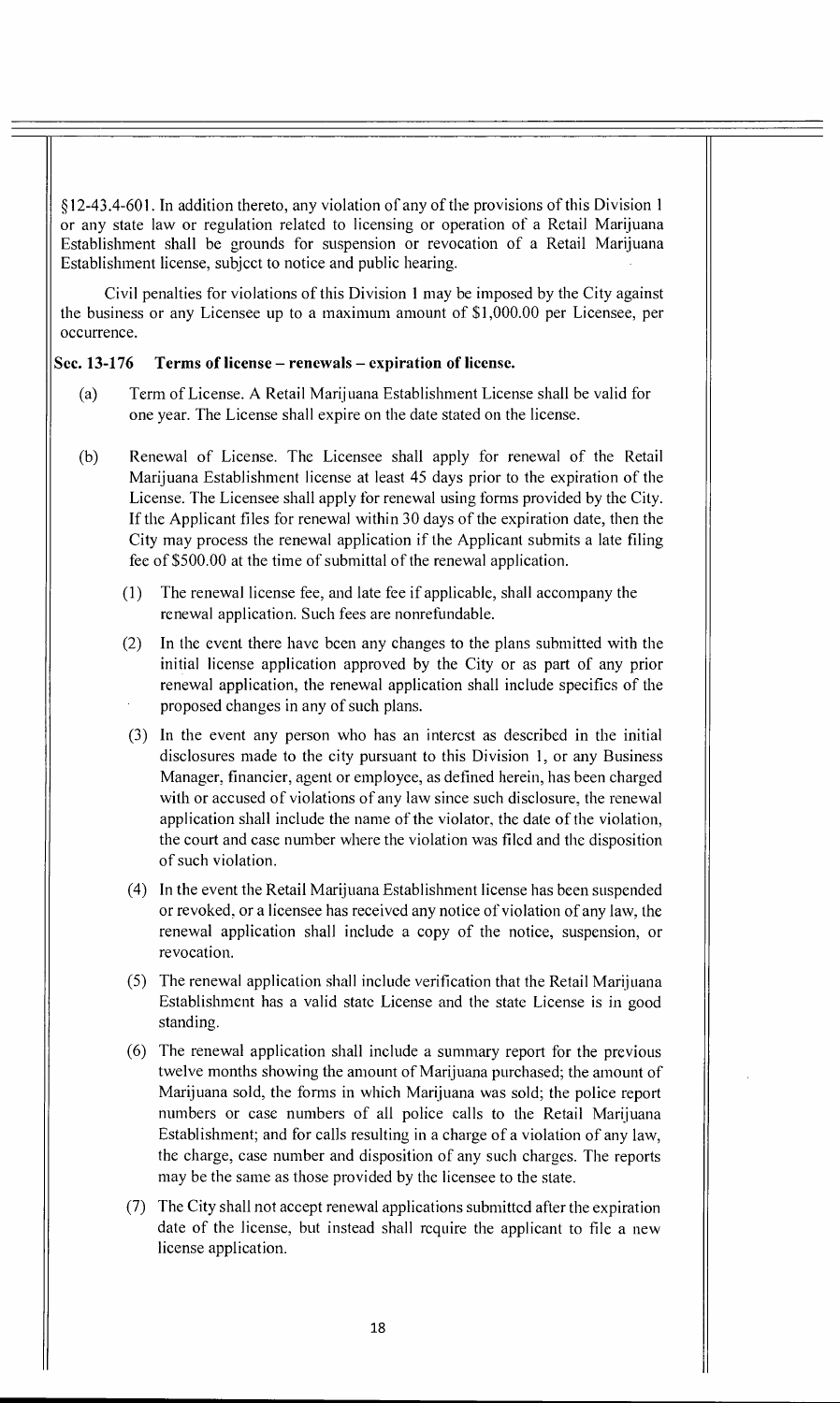- (8) In the event there have been allegations of violations of this Division 1. Code by any of the Licensees or the business submitting a renewal application, the Durango Local Licensing Authority may hold a hearing prior to approving the renewal application. The hearing shall be for purposes of determining whether the application, proposed Licensees and past operation of the business have been in compliance with this Division **<sup>1</sup>** and the City Code. If the application or the Licensees do not meet the requirements of this Division 1 and the City Code, or the business has been operated in the past in violation of this Division 1, the renewal application may be denied by the City, or issued with conditions.
- (9) In the event a Retail Marijuana Establishment that has been open and operating and submitting monthly sales and use tax returns to the city ceases providing sales and use tax returns to the City for a period of three consecutive months or longer, the Retail Marijuana Establishment license shall be deemed to have expired and a new license shall be required prior to reopening at the location of the business.
- (c) Expiration of License. Expiration of a Retail Marijuana Establishment license for any reason, including, without limitation, pursuant to subsection (b)(9) above shall be considered an inactive local license as described in C.R.S., § 12-43.4-311.

## **Sec. 13-177 Transfer of ownership, change of location, modification of premises.**

- (a) Prior to January 2, 2015, no person who was granted a License to operate a Retail Marijuana Establishment shall apply to transfer the ownership of that Retail Marijuana Establishment License, nor shall any Licensee apply for the transfer of the license for the Medical Marijuana Business that was used as the basis for the application for a Retail Marijuana Store under the provisions of Section 13-5 of this Division 1 to any other person.
- (b) An owner of a License to operate a Retail Marijuana Establishment may apply to the Durango Local Licensing Authority for a transfer of ownership under the provisions of C.R.S., §12-43.4-308 on forms provided for that purpose by the City. The inquiry by the Durango Local Licensing Authority into the request for a transfer of ownership may include any item that may be reviewed for a new Retail Marijuana Establishment License, provided that the location of the Retail Marijuana Establishment shall not be subject to review so long as the location met all requirements of this Division 1 and any provisions of state law at the time the license was originally issued and that location has remained in compliance with this Division 1 and provisions of state law subsequent to the issuance of said License.
- (c) An owner of a License to operate a Retail Marijuana Establishment may apply to the Durango Local Licensing Authority for a change in location of the Licensed Premises or a modification of the Licensed Premises including amendments to conditions described on the application form as required by section 13-166 on forms provided by the City. The inquiry by the Durango Local Licensing Authority into the request for a change of location or modification of the Licensed Premises may include any item that may be reviewed for a new Retail Marijuana Establishment license, provided that the qualifications of the Licensees to hold a license for a Retail Marijuana Establishment shall not be subject to review so long as the Licensees met all requirements of this Division and any provisions of state law at the time the license was originally issued and have remained in compliance with this Division 1 and provisions of state law subsequent to the issuance of said License.

**Sec. 13-178 Penalties.**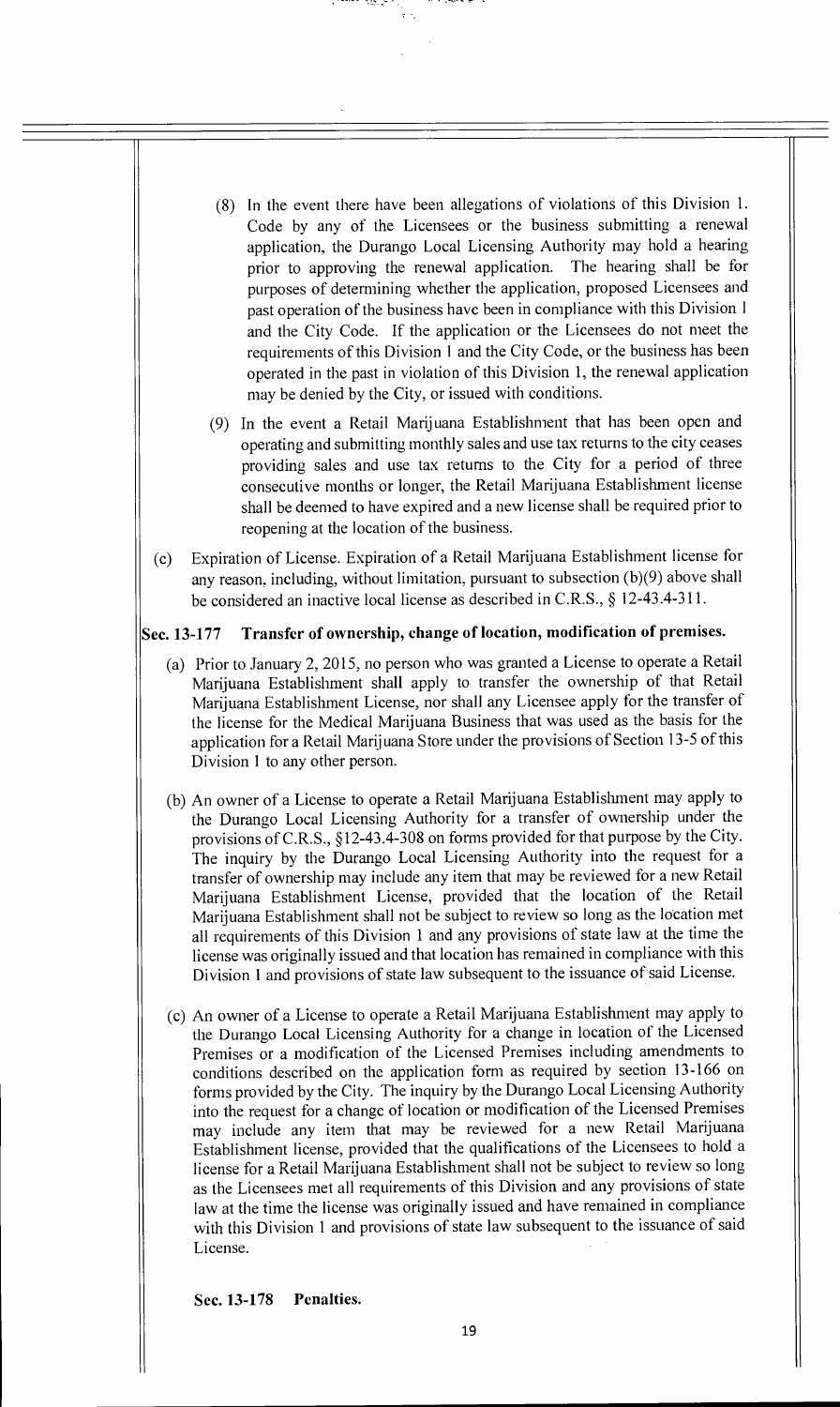In addition to the possible denial, suspension, revocation or non-renewal of a license or any other penalty provided for under the provisions of this Division or by state law, any person, including but not limited to, any Licensee, owner, manager or employee of a Retail Marijuana Establishment or any customer of a such business who violates any provisions of this Division may be cited for such violation and shall be subject to the penalties provided in Section 1-16 of the City Code.

**Section 3.** This ordinance shall become ten days after its passage and final publication as provided by law.

CITY COUNCIL OF THE CITY OF DURANGO  $\mathcal{O}_1$ Mayor City Cle STATE OF COLORADO  $\mathcal{E}$ ) ss. COUNTY OF LA PLATA  $\mathcal{E}$ 

I, Amy Phillips, City Clerk of the City of Durango, La Plata County, Colorado, do hereby certify that Ordinance No. 0-2014-32 was regularly introduced and read at a regular meeting of the City Council of the City of Durango, Colorado on the 29<sup>th</sup> day of July, 2014, and was ordered published in accordance with the terms and conditions of the statutes in such cases made and provided, in the Durango Herald, a newspaper of general circulation, on the 3 day of August, 2014, prior  $*$  its) final consideration by the City Council.

City Clerk